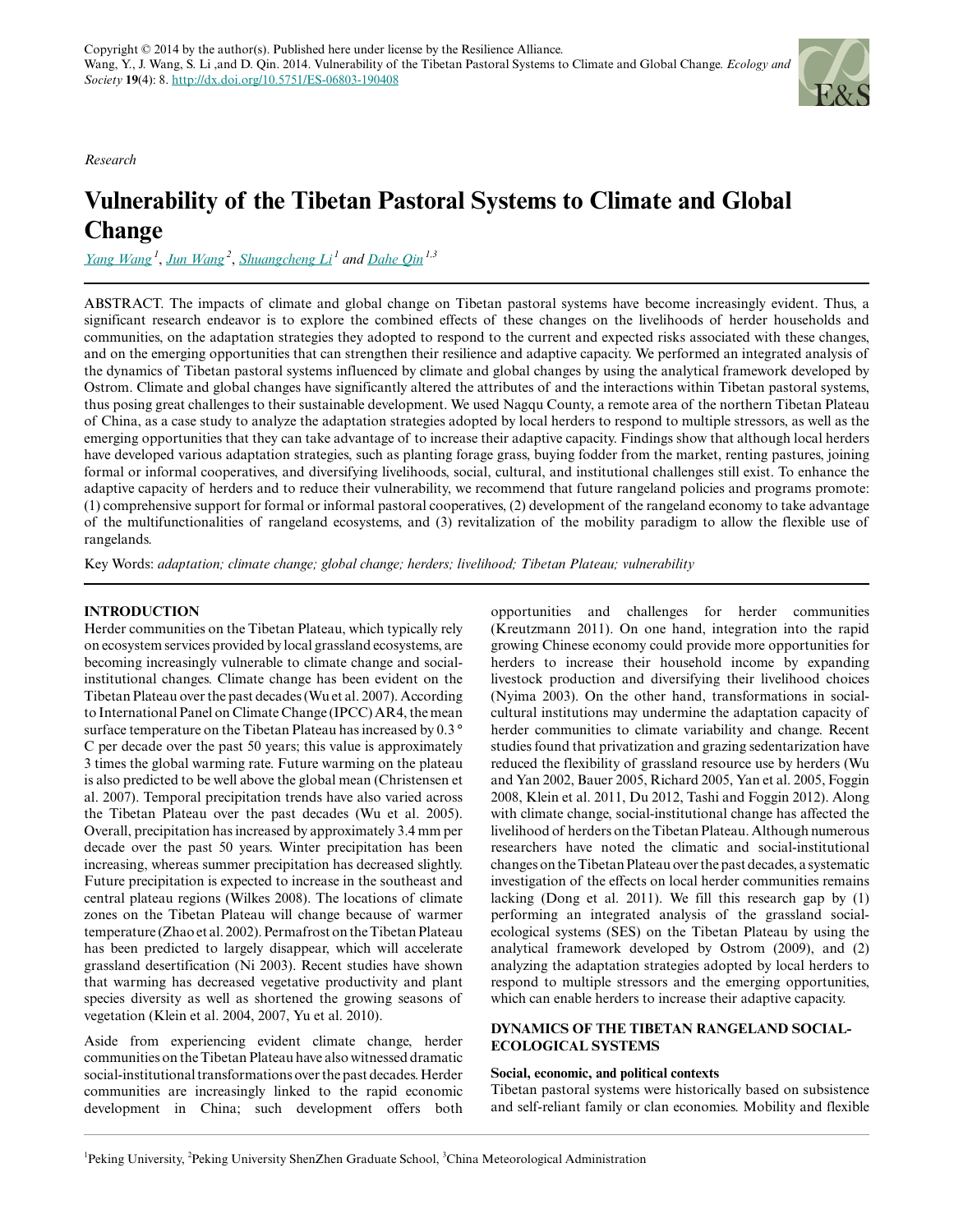use of resources have enabled herders on the Tibetan Plateau to adapt to the harsh environment. However, the government perceived nomadic pastoralism as a backward or inefficient method of land and livestock management that had to be abolished (Goldstein and Beall 1990). Based on this assumption, the government sponsored a number of development programs to sedentarize the grasslands (Yeh 2005). Sedentarization was believed to make access to social services convenient for the nomads, and the program was expected to aid in the integration of nomads into the Chinese mainstream or modern society. However, the modernization process did not resolve the development problems of pastoral communities, but rather weakened the basis of traditional pastoral livelihoods.

## **Resource systems**

As one of the most important grazing ecosystems in the world, rangelands of the Tibetan Plateau supply forage for an estimated 12 million yaks and 30 million sheep and goats, as well as support the livelihoods of approximately 2 million pastoralists and 3 million agro-pastoralists (Miller 2005). Approximately a third of the Tibetan Steppe is considered moderately to severely degraded (Miller 2005). Although the dynamics of this degradation are not well understood, the impacts of climate change and policy interventions are widely acknowledged (Dong et al. 2011). Results from observation and experimental studies demonstrated that warming generally had negative impacts on some key vegetative properties on the plateau. For example, warming in the absence of grazing caused a significant decrease in overall vegetative production and plant diversity (Klein et al. 2004, 2008). Warming also delayed the reproductive phenology of the dominant species (*Kobresia pygmaea*) in the alpine meadow ecosystem (Dorji et al. 2013). Current rangeland management policies serve an important function in rangeland degradation. The change in livestock distribution caused by changes in property rights is more likely to intensify pressures on some pastures, thus resulting in distributed overgrazing because of uneven resource systems (Yan et al. 2005).

## **Resource units**

Herders on the plateau usually tend to a mix of livestock in terms of species and class, e.g., yak, sheep, goats, and horse, to maximize the use of rangeland resources while minimizing the risk of livestock loss from extreme weather events (Miller 2005). The yak is native to high altitude areas, and Tibetan nomads place a significant value on these them. As a matter of fact, the Tibetan term for yaks, 'nor,' also translates to wealth. Although the yak is considered a typical Tibetan animal, sheep and goats are more economically important because these animals can produce highvalue products, such as milk, meat, wool, and skins. Horses generally comprise a small portion of Tibetan nomads' herds and are typically used for transportation.

Severe snowstorms, especially in the early winter or spring, bury forage and prevent livestock from grazing. Thus, snowstorms are the most significant environmental risk that affects the livelihoods of local herders. Statistics show that more than 18 million livestock died because of snowstorms from 1974 to 2009 in the eastern part of the plateau (Long et al. 2011). The snowstorms of 1997 to 1998, in which millions of livestock perished, were particularly devastating and were, in many places, the worst in living memory (Wu and Yan 2002). Moreover, climate models predict that the frequency and intensity of snowstorms on the plateau may increase, thus adding more challenges to the vulnerable SES (Christensen et al. 2007).

Driven by the increasing demand for livestock products, particularly meat and milk, the number and structure of Tibetan livestock systems are in transition. During the past decades, the total number of livestock in Tibet has significantly increased, particularly during 1965 to 1980, with a growth rate of higher than 35% (Long et al. 2011). A field study conducted in the Aru basin of Tibet's Chang Tang showed that goats are becoming important because of the value of cashmere wool in national and international markets. The male/female ratio of goats has also significantly changed because the adult male goats tend to yield more and better quality cashmere than females (N æss et al. 2004).

The interactions between livestock, i.e., resource units, and rangeland resources, i.e., resource systems, are complex. Overgrazing is widely acknowledged to be a significant contributor to grassland degradation on the plateau, which consequently decreases the productive performance of livestock. However, light and moderate grazing might have positive effects on rangeland biomass and plant diversity (Wilkes 2008).

# **Governance systems**

For thousands of years, herders on the plateau have developed a sophisticated arrangement of rangelands and livestock and have practiced various adaptation strategies to mitigate risks and avert disasters by using their comprehensive local ecological knowledge about local climatic patterns, rangeland ecology, and livestock management (Goldstein and Beall 1990, Miller 2005, Klein et al. 2011, Fu et al. 2012). The most important adaptation strategies are multispecies grazing, mobility, reserving pasture, and networks of reciprocity (Klein et al. 2011).

Since the 1950s, government systems have undergone fundamental changes. The major reforms, which affected pastoralism on the Tibetan Plateau, include collectivization in the 1960s and 1970s, reform and opening up in the 1980s, and privatization since the late 1990s. In the stage of collectivization, all livestock was the property of the communes. Herders were transformed to holders of a share in the communes' livestock (Miller 2005). The basic accounting unit was the production team. Labor forces in the production team had to work for the commune to obtain work points, cash, or provisions for their families (Goldstein and Beall 1990). In the early 1980s, the Household Responsibility Program (HRP) was introduced from the agricultural area of China to the Tibetan pastoral area. The program aimed to prevent the practice of 'Ren Chi Da Guo Fan, ' i.e., everyone eats from the same big pot, no matter how much they have contributed, which was believed to be the root cause of low production efficiency because of the lack of incentive (Li and Huntsinger 2011). The decollectivization process then started. In this process, communal livestock was distributed among households according to size (Banks et al. 2003). However, at this stage, pastures were still assigned to groups organized in a manner similar to communities. The fact that the nomads privately owned the livestock and that the pastures were commonly shared among the group members raised the government's concern that nomads would want to maximize their short-term interest at the cost of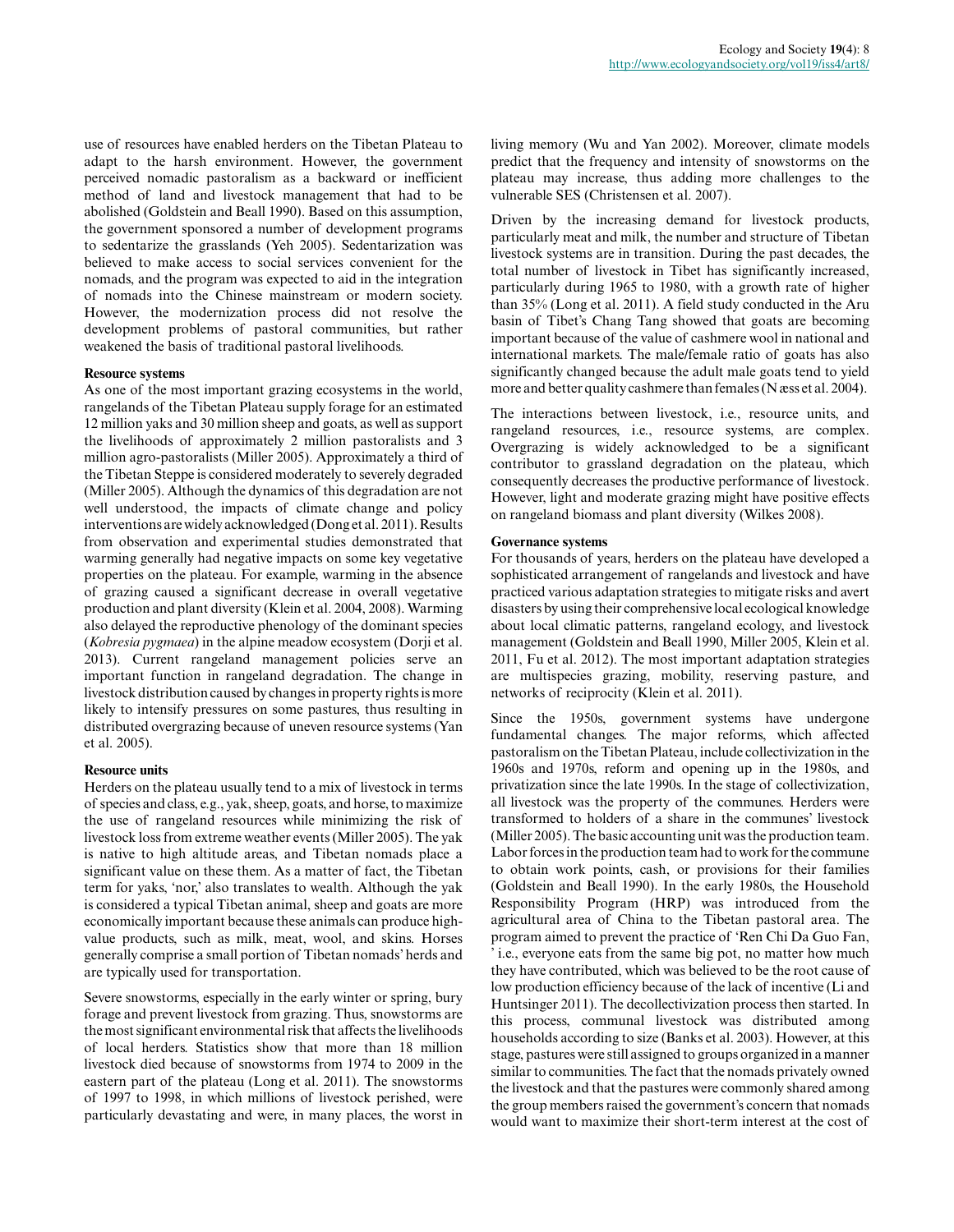the environment (Wu and Richard 1999). To avoid the so-called tragedy of the commons, rangelands were further allocated to individual households by contract (Yan et al. 2005).

A common belief was that clearly defining individual property rights would make herders more responsible in limiting their herd size and investing in rangeland improvements for sustainable rangeland management. However, minimal evidence is available on the improvement of rangeland conditions. Instead, with decreased seasonal mobility and flexibility within livestock management practices, more intractable problems have emerged, such as increased labor inputs, boundary conflicts, security concerns, wildlife mobility problems, and greater difficulty in accessing water resources (Yan et al. 2005). The central government then implemented new programs and policies, such as converting pastures to rangelands and ecological migration (Foggin 2008). These policies would undoubtedly further upset the balance within the social-ecological systems in which herders, livestock, and rangelands have coevolved for millions of years.

#### **Users/actors**

The number of direct and indirect users of rangeland resources has recently increased significantly. This condition could be attributed to rapid population growth and the improvement in people's living standards. The total population of Tibet increased from 1.23 million in 1959 to 2.87 million in 2008 (Long et al. 2011). With the opening of the Oinghai-Tibet railway, more immigrants are expected to reside in the traditional pastoral region. The number of livestock would also increase correspondingly, thus resulting in rangeland degradation and a threatening of the sustainability of future pastoral livelihoods (Dong et al. 2011).

The impacts of climate and socioeconomic changes on resource users are in evidence, and local herders perceive and feel the effects of climate change. Herders believe that climate change adversely affects rangeland health, hence, they tend to employ new adaptation strategies, such as planting forage grass, buying fodder from the market, and renting pastures, to cope with fodder shortage caused by climate change and livestock growth (Yan et al. 2011). With the socioeconomic changes, the sources of income for Tibetan pastoralists are highly diversified, draw on animal husbandry as their basis, and are augmented by government salaries, proceeds from wage labor, and incomes from trade and entrepreneurship (Kreutzmann 2011).

## **Action situations**

Action situations and actors are two features that make up the action arena, which is the focal point of the Institutional Analysis and Development Framework (IAD; Ostrom 2005). When integrating the IAD into a broader framework for SES, the IAD is simplified to focus on the action situation that leads to interactions and outcomes (Ostrom 2011).

Action situations are partially dependent on rules (Ostrom 2011). Socioeconomic changes on the plateau have altered the working rules, specifically the boundary rules, which affect the structure of local herders' action situation. Traditional pastoralists practiced flexible management by maintaining flexible physical boundaries for grassland use, as well as flexibility in the membership of the groups that use the rangeland. However, the HRP established a hardened, inflexible boundary both for the resources and the user groups. This boundary weakened the ability of herders to use a flexible spatial scale or mobility to benefit from grassland resources (Yan et al. 2005, Richard et al. 2006, Li and Huntsinger 2011).

#### **STUDY AREA AND METHOD**

The case study was conducted in Nagqu County, a remote area on the northern Tibetan Plateau (Fig. 1). Nagqu County covers approximately 16,200 km² and has a population of 91,859 (2011). With an elevation of approximately 4500 m, Nagqu has a harsh alpine climate with long, cold, dry winters and short, cool summers. Snowstorms frequently occur in this region. The available rangeland area in this county is approximately 10,500 km², which supply forage for an estimated 900,000 head of livestock, including 400,000 head of large livestock, mainly yak, and 500,000 head of sheep and goats. In August 2009, Nagqu was chosen to host the largest logistics center on the Qinghai-Tibet railway. The Nagqu Railway Station is the confluence of national roads G317 and G109 and provincial highway S305.

**Fig. 1**. Location of the study area.



Field surveys were conducted by using semistructured interviews at places with different socioeconomic attributes, such as distance to the road and distance to the town center, from July to September 2011. Stratified random sampling was used to select households in each study site based on their wealth ranking. A total of 136 households, including 41 from 5 natural villages in Nagqu Town, 45 from 8 natural villages in Luoma Town, and 50 from 4 natural villages in Kongma Town, were surveyed. Six trained enumerators (in pairs, divided into three groups) collected the data by using face-to-face semiopen questionnaires. Each questionnaire was completed within 1.5 to 2 hours. The survey consisted of six sections: (1) basic socioeconomic information, e.g., demographic information, family income, and expenditures; (2) livestock inventory; (3) pasture use and management; (4) impacts of climate change; (5) effects of socioeconomic change; (6) livelihood adaptation strategies; and (7) future plans. The survey data provided essential information to assess the effects of climate and global change on local herders' livelihoods. Data were analyzed by using SPSS 18 and Microsoft Excel 2007.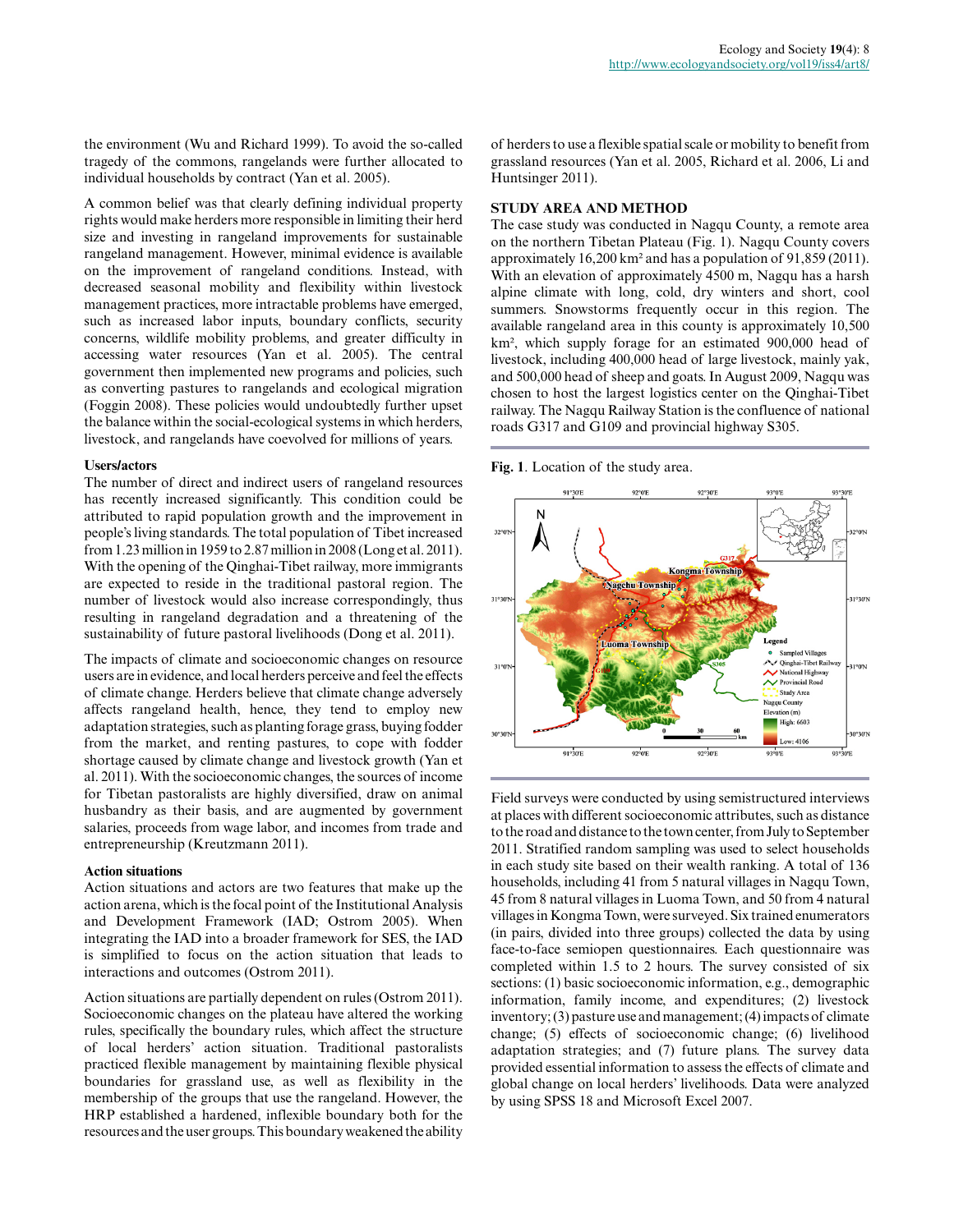## **VULNERABILITY ANALYSIS**

#### **Vulnerability to climate variation and change**

According to statistical data from the Nagqu Meteorological Station, local annual mean temperature and annual precipitation increased over the past 50 years (Shang et al. 2010). A warmer climate is favorable for winter rangeland pests, which are poisonous if ingested by livestock. The survey showed that herders in Luoma Town were the most exposed to rangeland pests; 24 households were affected and 7 head of yak died in 2011. The increase in summer rainstorms has also posed a great threat to the livelihood of herders in the study area. Heavy rains and floods could easily destroy substandard houses made of mud and yak dung. A village cadre in Nagqu Town reported that three households in his village lost their permanent houses because of a flood in 2011; the members of the households currently live in temporary tents.

In the winters of 1997 to 1998, tens of thousands of herders in Nagqu County suffered heavy livestock losses because of severe snowstorms. Approximately a quarter of the surveyed households, i.e., 32 households, lost a great part of their livestock at that time. Some, i.e., 11 households, became completely bankrupt and had to rely on government relief. However, some herders were fortunate. In Renmao Village (Nagqu Town), a formal pastoral cooperative was established after the snowstorms with the aid of the local government. The cooperative provided herders with a piece of reserved pasture and a certain amount of low-interest loans. The manager of the cooperative shared that the 2010 annual revenue of the cooperative reached 400,000 yuan renminbi (RMB; 1 dollar  $= 6.8$  RMB). Aside from paying the employees' wages and buying livestock for reproduction, the revenue was used to help other poor households in Nagqu Town.

# **Vulnerability to globalization**

#### *Privatization of rangeland use rights*

The process of rangeland privatization was implemented in the study area started in the 1990s and was divided into two phases. Phase I involved allocating rangeland to each natural village, and phase II involved allocating rangeland to each household within that village. The survey indicated that 78 households completed the two phases and now have their own winter and summer pastures. Twenty-one households are in phase II, because their winter pastures can be individually used, but the summer pastures are commonly used. The others' pastures are still commonly used by their village members. However, the process of rangeland privatization will be accelerated, according to a government officer, who stated the program will cover at least 90% of the herders in Nagqu by the end of 2011.

Scholars of rangeland management (Miller 2005, Yan et al. 2005) have argued that although the policy could improve the delivery of social services, in many instances, such a policy still conflicts with the goal of maintaining the sustainability of the rangeland SES because it limits the mobile nature of pastoralism. Local herders also expressed their concerns about the policy. For example, 28 households shared that "after rangeland privatization, the pastures that households receive are too small for herd movement," and 17 households stated "labor shortage is becoming a big problem. Some of the workload had to be transferred to women and children."

Most of the pastures were allocated to individual households. Thus, herders in the study area would have to pay a higher price to use others' pastures. The practice of reciprocal use of pastures continues to disappear and is being replaced by formal contracts. In the survey, 18 households mentioned that they previously signed pasture rental contracts. Ten households rented pastures for months, mainly during the winter months, to years and paid the pasture owners in cash, livestock, or milk products. Two households rented pastures and agreed to herd the pasture owners' livestock, trading their labor for access to additional land. One household contracted out part of their livestock herd to their relatives. Thirteen pasture-lease contracts were signed among individual households. The survey also revealed contracts that involved five households had been signed among the villages. A village head in Kongma Town shared that herders in their village have maintained cooperative relations with those in B village since 2002. Their village herders can use the pastures of B village. Meanwhile, herders of B village can dig caterpillar fungus on their pastures.

#### *Sedentarization and fencing*

Sedentarization efforts have been a part of Chinese policies on the Tibetan Plateau since the 1960s, with the primary goal of improving the rangeland ecosystem and the socioeconomic status of nomadic households. The program was supported by the government through different projects, such as the Project to Increase Living Comfort, 'wenbao gongcheng,' introduced in 1978; the Four Completions Project, 'sipeitao,' of the 1990s; and the Nomadic Settlement Project of the 2000s. The survey revealed that almost all households (117 households) have been involved in the Nomadic Settlement Project. According to the household size and number of livestock, each household could obtain a 10,000 to 20,000 RMB housing subsidy. However, the project changed the lifestyle of the Tibetan nomads. The hasty implementation of the project, which caused local herders to change their lifestyles from a nomadic way of life to a settled way of life, has made it difficult for them to adapt (Ptackova 2011).

In pastoral areas, fencing is considered one of the most effective development interventions. Fencing is based on an economic logic, which assumes that if people owned their land, they would invest more resources in managing, improving, or conserving it (Bauer 2005). In the study area, fencing is simultaneously implemented with the process of rangeland privatization. In phase I of rangeland privatization, fences can be collectively constructed by households in the natural village. In phase II, fences will be individually constructed by each household. Although the government would shoulder part of the fencing cost for particular cases, the cost would still be very expensive for the herders. Pastoralists, 24 households, who answered the survey, expressed that they cannot afford to buy fences. However, 10 households believed that without fences, prohibiting others' livestock from grazing in their pastures would be difficult. Hence, boundary conflicts have been increasing. Nine households shared that they still decided to construct the fences collectively and commonly use their pastures. As an elder herder mentioned: "Now, some of my neighbors regret building their own fences because pasture quality is uneven. Some key resources, such as good quality pastures and wells, are no longer accessible to them."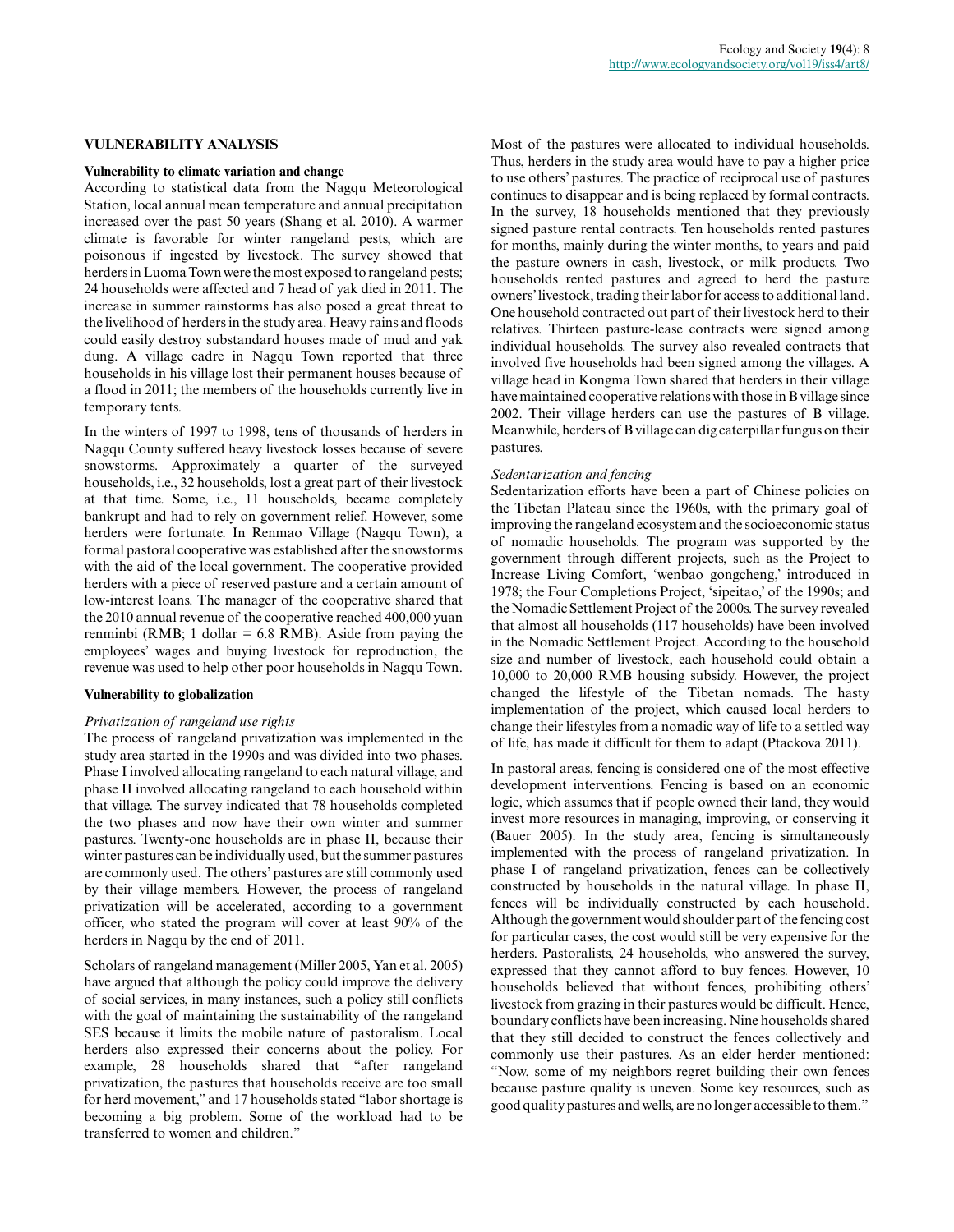| Town   |        | Summer pasture degradation<br>$(\# \text{ of households})$ |        | Winter pasture degradation<br>$(\# \text{ of households})$ |        |        | Selected oral accounts from interviewees                                                                                                                            |
|--------|--------|------------------------------------------------------------|--------|------------------------------------------------------------|--------|--------|---------------------------------------------------------------------------------------------------------------------------------------------------------------------|
|        | Light  | Medium                                                     | Severe | Light                                                      | Medium | Severe |                                                                                                                                                                     |
| Nagqu  | 23/41  | 9/41                                                       | 7/41   | 14/41                                                      | 9/41   | 3/41   | "In the past, the forage height can reach<br>more than 10 cm, but now it is usually less<br>than 7 cm. In some areas, it is even less<br>than 5 cm." (grass height) |
| Luoma  | 21/45  | 11/45                                                      | 6/45   | 20/45                                                      | 8/45   | 5/45   | "In the past, the grass layer was dense and<br>tight, but now you can see the bare soil<br>below it." (the degree of grass cover)                                   |
| Kongma | 30/50  | 12/50                                                      | 4/50   | 27/50                                                      | 10/50  | 3/50   | "In the past, there are few poisonous"<br>weeds and forbs in this area, but now they<br>are common." (the proportion of noxious<br>weeds)                           |
| Total  | 74/136 | 32/136                                                     | 17/136 | 61/136                                                     | 27/136 | 11/136 | "There are more and more pika in recent"<br>years. Now you can see the pika hole<br>everywhere." (number of pika)                                                   |

**Table 1**. Number of surveyed households whose pastures have degraded.

Driven by the combined effects of climate and social-institutional change, i.e., privatization of rangeland use rights, sedentarization, and fencing, the degree of degradation of local pastures varied (Table 1). Local pasture degradation was determined based on five indicators, i.e., grass height, degree of grass cover, proportion of noxious weeds, extent of grassland desertification, and number of pika. Three grades of grassland degradation were identified: light degradation, medium degradation, and severe degradation. Light degradation is characterized by decreased grass height and coverage. Medium degradation is characterized by an increased proportion of weeds and noxious grasses. The main feature of severe degradation is grassland desertification. As shown in Table 1, grasslands in the study area were predominantly lightly degraded. Approximately 54% of the surveyed households mentioned that the grass height or grass coverage of their summer pastures decreased, and 45% stated the decrease in winter pastures. Most of the severely degraded pastures were near national roads and villages. The degradation of the summer pastures was more serious than that of the winter pastures, probably because grazing pressures are more condensed on the open areas, i.e., only 57% of summer pastures are contracted by individual households.

Rangeland degradation negatively affects livestock production and local herders' livelihoods. Table 2 shows the average productive performances of yak in the study area. Compared with the data collected by Yang (2002), meat and milk yields have decreased by 6.97% (2.92%) and 30.84% (15.80%), respectively, over the last 20 (10) years (Table 3). According to the survey, the numbers of large livestock (yak) and small livestock (sheep and goats) per household in the study area were 31.6 and 56.9, respectively (Table 4). Compared with the towns' statistical data, the number of small livestock per household has decreased by 16.87% between 2000-2005, and 26.58% between 2000-2010. (Table 5).

# *Rapid transition to market economy*

Market forces shape the socioeconomic prospects of local herders. According to the survey, 34 households used to work near cities as bricklayers, drivers, maintenance workers, and restaurant

**Table 2**. Average productive performances of yak in the study area (2010).

| Town   | Beef $(kg)$ | Milk $(kg)$ |
|--------|-------------|-------------|
| Nagqu  | 101.8       | 76.3        |
| Luoma  | 95.6        | 73.4        |
| Kongma | 98.9        | 73.7        |
| Total  | 98.5        | 74.4        |

**Table 3**. Comparison of yak productivity in 1991, 1999, and 2010 in the study area.

| Year | Beef $(kg)$        | Milk $(kg)$     |
|------|--------------------|-----------------|
| 1991 | 105.9 <sup>1</sup> | $107.6^{\circ}$ |
| 1999 | $101.5^1$          | $88.4^1$        |
| 2010 | 98.5               | 74.4            |

<sup>1</sup>Yang (2002)

**Table 4**. Number of livestock per household in the study area.

| Town   | Population per<br>household | Yaks per<br>household | Sheep and goats per<br>household |
|--------|-----------------------------|-----------------------|----------------------------------|
| Nagqu  | 5.1                         | 27.8                  | 46.7                             |
| Luoma  | 6.1                         | 38.5                  | 65.7                             |
| Kongma | 5.4                         | 28.6                  | 57.3                             |
| Total  | 5.5                         | 31.6                  | 56.9                             |

attendants. Some individuals even moved to the cities to establish small businesses, e.g., restaurants, hotels, and clothing stores.

Moreover, herders in the study area were encouraged to join the formal pastoral cooperatives to obtain more benefits. Formal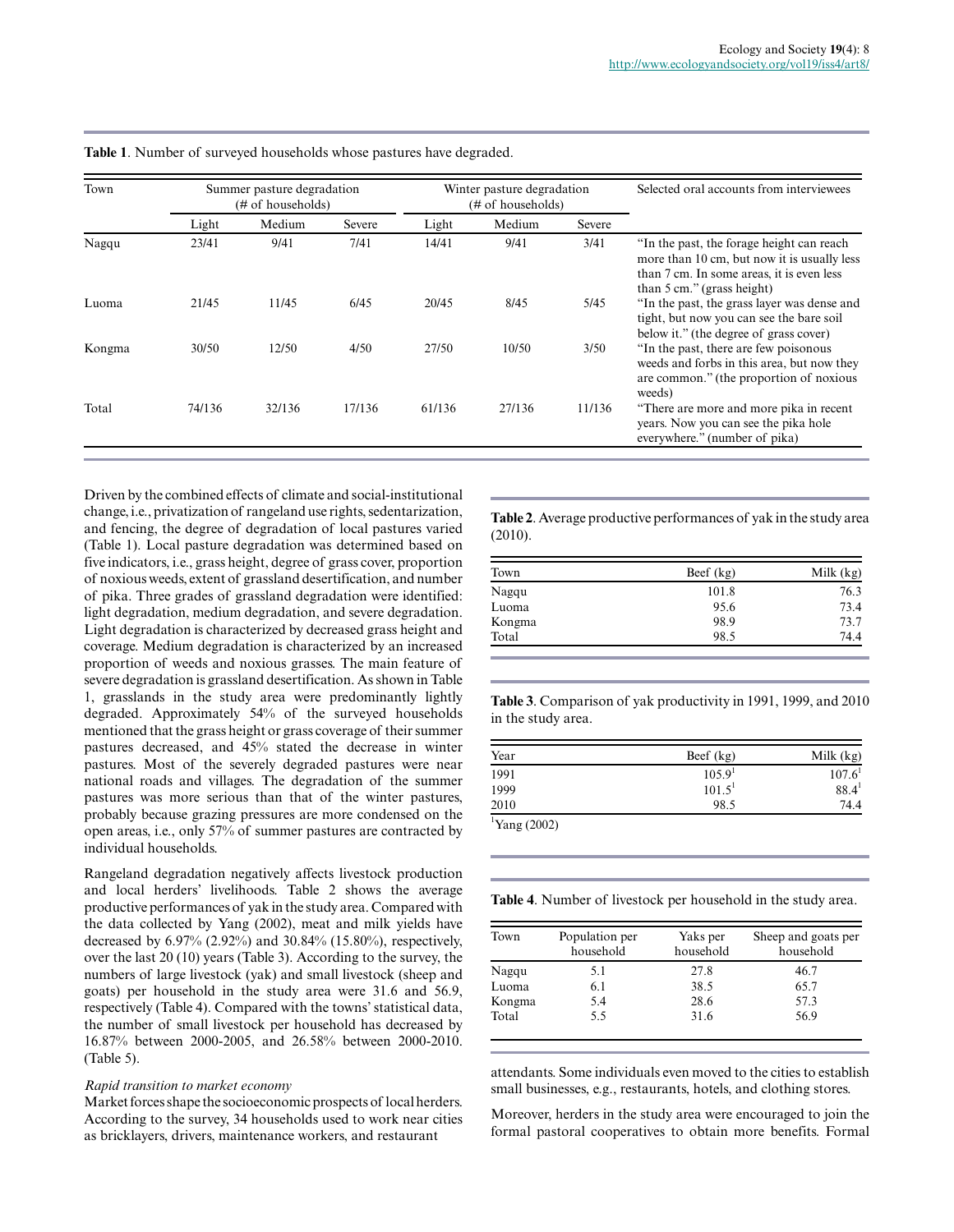pastoral cooperatives, 3 in Nagqu Town, 2 in Luoma Town, and 1 in Kongma Town have been established, with 35 of the surveyed households being members of 1 of these cooperatives. Moreover, 14 households, who heard the success stories of cooperative members, were enticed to join the cooperatives. Statistics show that the mean animal husbandry income of members of the pastoral cooperatives was higher than that of those who did not join the cooperatives (3,194 RMB per person vs. 2,390 RMB per person;  $t = 5.86$ ,  $P < 0.01$ ). Through simple processes, the milk collected from members of the cooperatives was made into butter, yogurt, and other products, and these were sold to tourists or city residents. The price of milk paid by the cooperative was 26 RMB/ kg in winter and 20 RMB/kg in summer, which was higher than the market price, usually 22 RMB/kg in winter and 16 RMB/kg in summer.

**Table 5**. Comparison of livestock number in 2000, 2005, and 2010 in the study area.

| Year | Yaks per household | Sheep and goats per<br>household |
|------|--------------------|----------------------------------|
| 2000 | 30.1 <sup>1</sup>  | $77.5^1$                         |
| 2005 | $32.5^1$           | $66.5^1$                         |
| 2010 | 31.6               | 56.9                             |

l'ownship records

The formal pastoral cooperatives have some similarities with the collectivization management of the 1960s and 1970s. For example, households combined their properties to achieve higher economies of scale. However, they differed in a number of ways. First, herders joined the cooperatives voluntarily and had the freedom to quit. Second, production factors, including pastures, livestock, milk, labors, and funds, were still privately owned by households and were invested as capital stock, with each member of the cooperative sharing in the benefits and risks according to the capital stock he or she invested. Finally, unlike traditional community herd management, which aimed to maintain subsistence and avert environmental risks, the cooperatives were more market oriented, and the main reason for household participation was to increase revenue.

Based on the survey, the largest cooperative was founded and established in June 2005. As the manager (Brob) recounted: "At that time, only my neighbors, relatives, and some poor households wanted to join. Now, the cooperative has grown to 368 members. Some of the members provide financial support (ranging from 50 to 200 RMB) for the development of the cooperative, whereas others provide milk, which could be made into butter and yogurt and then sold to urban residents and tourists (Fig. 2)."

However, not all cooperatives operate smoothly. As the leader of another cooperative explained: "Brob's cooperative looks like an ideal project. The favorable conditions, interest-free loans provided by banks and sales channels provided by the local government, are not available to every cooperative. Although the local government has established sales networks to connect all sales outlets in Luoma Town, communication among them remains limited."

**Fig. 2**. Planting forage grass to maintain forage supply.



In addition, to join the formal pastoral cooperatives, other market-oriented adaptation strategies, such as buying fodder and planting forage grasses are also becoming increasingly important. According to the survey, almost all the households (126 households) purchased fodder, most commonly barley straw, in 2010 (Table 6). Households spent approximately 1500 RMB on average, which was nearly half of their expenditure on livestock production. As a result of irreversible effects of pasture degradation, most herders are expected to purchase more fodder in the coming years. This situation would undoubtedly increase their dependence on the external market. Table 6 shows that a total of 117 households bought grass seedlings with an average cost of 326 RMB per household, which they could plant near their settlements. They generally agreed that planting forage grass could increase forage reserves and prepare them for extreme weather events, such as snowstorms. However, the high requirements for water, soil, and technological conditions limit large-scale cultivation.

**Table 6**. Local herders' adaptive activities to maintain forage supply.

| Town   | Purchase fodder            |                             | Plant forage grass      |                             |
|--------|----------------------------|-----------------------------|-------------------------|-----------------------------|
|        | Number<br>of<br>households | Average<br>expense<br>(RMB) | Number of<br>households | Average<br>expense<br>(RMB) |
| Nagqu  | 39                         | 1425                        | 34                      | 256                         |
| Luoma  | 41                         | 1790                        | 37                      | 292                         |
| Kongma | 46                         | 1290                        | 46                      | 405                         |
| Total  | 126                        | 1500                        | 117                     | 326                         |

# *Opening of the Qinghai–Tibet railway*

With the opening of the Qinghai-Tibet railway, the links between the local and the outside world are becoming increasingly close. Convenient transportation has brought cheap goods, as well as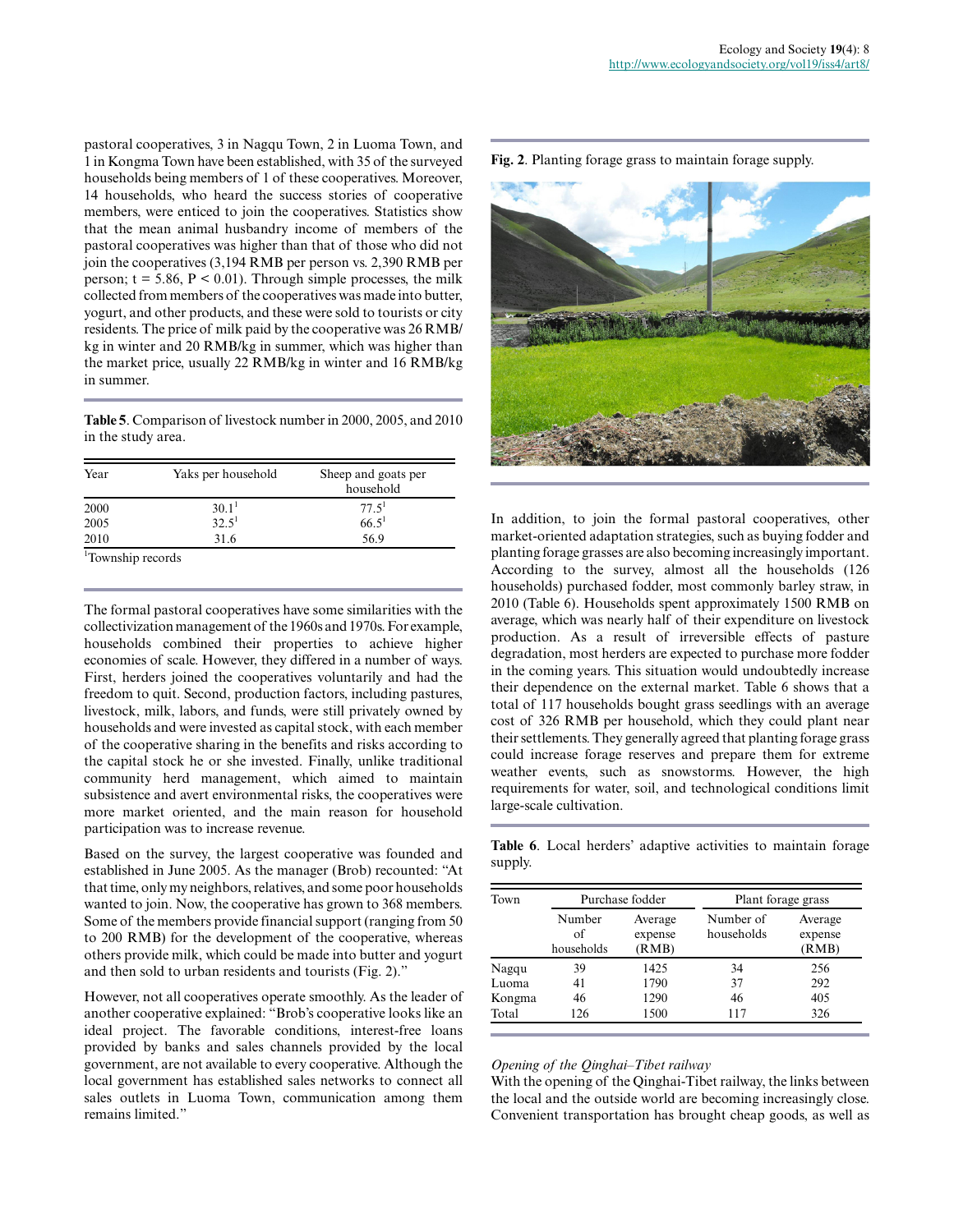introduced the popular culture and consumerism of major cities. However, it has caused a series of socioeconomic risks.

Approximately 30% of the surveyed households, mostly from villages near the railway, expressed that their current livelihoods were positively and negatively affected by the opening of the railway to some extent. As Brob said: "The sales of milk products have significantly increased as a large number of tourists came to Nagqu." However, other herders stated that the established railway divided their pastures into two parts. Unfortunately, one part of the pastures near the railway was forbidden for grazing. If livestock was found climbing the railway embankment, herders would be fined, which was usually 150 RMB per violation. This situation prompted the herders to sell part of their livestock because pastures would be insufficient. Moreover, the railway channel was too narrow, which could harm grazing livestock.

# *Increasing demand for natural products and services*

The demand for natural products and services has been increasing in recent years as people's living standards improved. In the study area, caterpillar fungus has brought considerable income for local pastoralists (Table 7). Approximately a third of the surveyed households gathered caterpillar fungus in 2010. The average income that these households earned from the highly valued product reached almost 10,000 RMB, which accounts for nearly half of their total income.

**Table 7**. The impact of caterpillar fungus collection on local herders' income.

| Town  | Number of households | Income from <i>Cordyceps sinensis</i><br>collection (average/minimum/<br>maximum RMB) |
|-------|----------------------|---------------------------------------------------------------------------------------|
| Nagqu | 10/41                | 13425/1000/40000                                                                      |
| Luoma | 8/45                 | 9360/3000/30000                                                                       |
| Kong- | 27/50                | 8315/1000/76000                                                                       |
| ma.   |                      |                                                                                       |
| Total | 45/136               | 9636/1000/76000                                                                       |

Despite significant benefits from the collection of caterpillar fungus, this practice is not a stable source of income, as indicated by the fluctuating market prices of caterpillar fungus in 2006 to 2008. Moreover, in the wake of global climate change, the yield of caterpillar fungus is likely to be extremely unstable. Herders in the survey also expressed their concerns about the sustainability of caterpillar fungus collection. According to Donggar: "The caterpillar fungus resource might be exhausted someday. I do not know what I would do when that time comes." Yaddo shared: "Although the output of caterpillar fungus is increasing this year (2011), it does not mean that it will not decrease in the next year as herders from other areas might destroy the habitat of the fungus and its insect host."

# **DISCUSSION AND RECOMMENDATIONS**

Our analysis revealed that the dynamics of Tibetan rangeland SES are driven by the combined impacts of climate and global change. Through cross-scale interaction, the impacts of climate and global change are upsetting the balance of the systems, reducing their resilience, and increasing their vulnerability (Kinzig et al. 2006). As Table 8 illustrates, factors such as climate warming, privatization of rangeland use rights, sedentarization and fencing, opening of the Qinghai-Tibet railway, and increasing demand for natural products and services contribute to the declining quality of rangeland resources and resource systems. This declining quality decreases the overall vegetation production and plant diversity, fragments rangelands, and causes distributed overgrazing. Furthermore, rangeland degradation, along with the increasing snowstorms and poor construction design, i.e., the narrow railway channel, also pose great challenges to livestock systems or resource units. The common property system characteristics of pastoralism, such as high mobility to escape environmental crises and collective action among households, are breaking down as common rangelands are privatized. Moreover, sedentarization and fencing isolates and locks out herders from their contracted pastureland, i.e., governance systems. Hence, changes in rangeland resource systems, livestock systems, and governance systems would affect herders' livelihood capital, i.e., users; more specifically it would affect (1) natural capital, related to rangeland biodiversity, (2) financial capital, related to the output of livestock products, and (3) social capital, related to social networks, which facilitate cooperation and enable people to act collectively for mutual benefits. Although local herders have developed various adaptation strategies, such as planting forage grass, buying fodder from market, renting pastures, joining formal or informal cooperatives, and diversifying livelihoods, social, cultural, and institutional challenges remain.

The impacts of global change on the vulnerability of Tibetan pastoral systems are more serious than those of climate change. The significant increase in the Tibetan population and livestock, the dramatic changes in rangelands and livestock management policies, and the intervention of market forces triggered by the global change have weakened pastoralists' ability to benefit from rangelands. Although global change has brought many challenges, more opportunities are available if more special resources of the rangelands could be used and discovered. To enhance herders' adaptive capacity and reduce their vulnerability, the opportunities offered by global changes must be seized. The three primary policy recommendations are summarized as follows:

# *(1) Providing comprehensive support for the formal and informal pastoral cooperatives*

In the context of privatization, the establishment of pastoral cooperatives, which could encourage higher economies of scale, is deemed important to increase herders' income. In particular, pasture-user groups or livestock-herding groups that expand the range of individual households' resource utilization and promote community cooperation might reduce the tension between he users and the rangeland resource systems. However, the development of pastoral cooperatives also comes with challenges, such as lack of funds, imperfect sales systems, and products with low added value. Therefore, the government must provide cooperatives with various resources, such as startup funds, skills training, and market access. More importantly, the government is expected to create flexible institutions, which would enable members of the cooperatives to make their own decisions.

## *(2) Capturing the multifunctionalities of rangeland resources* Pastoralism in its traditional form is centered on the provision of products and services for local herders' basic subsistence.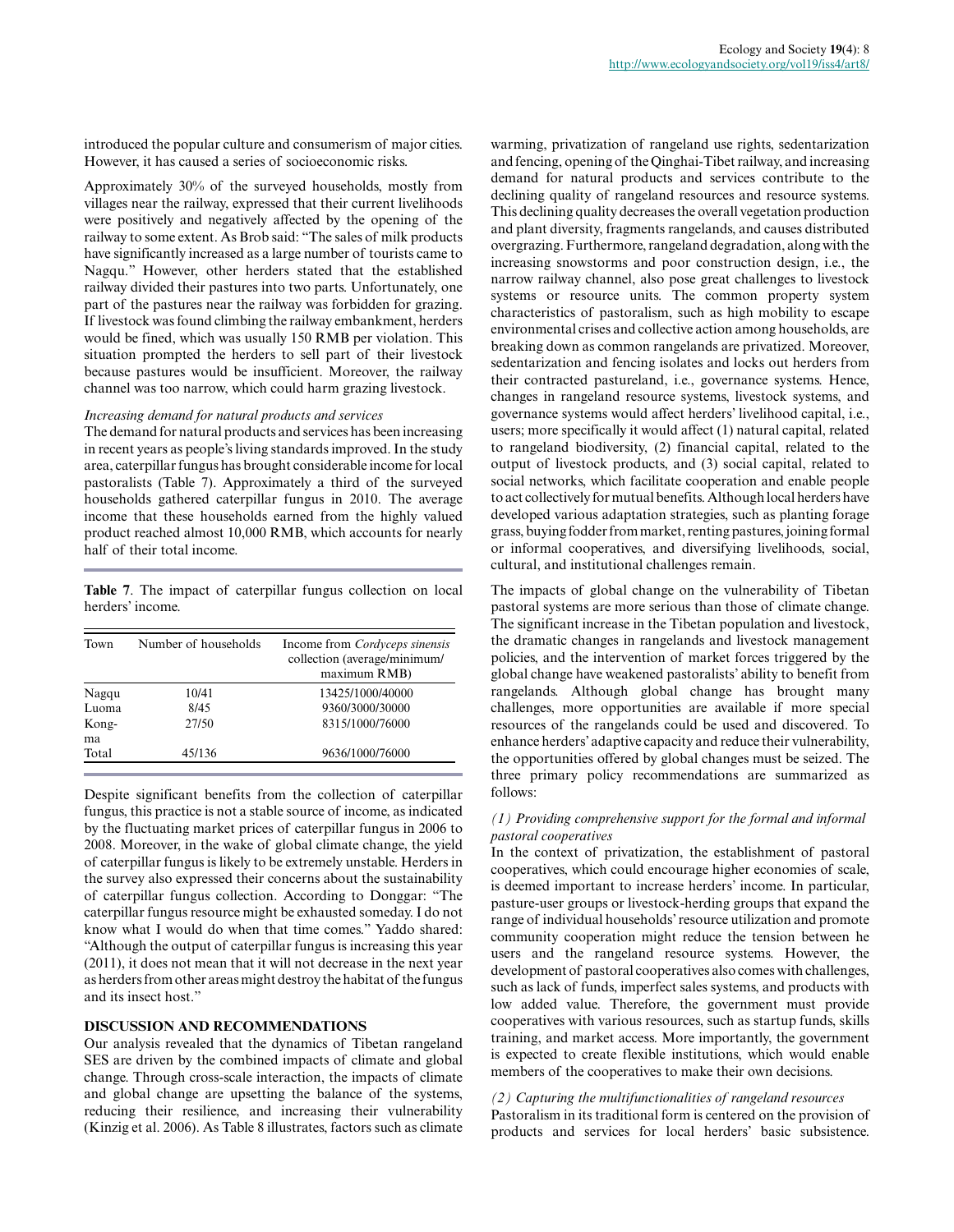| Driving forces                        | Negative effects                                                                                                                                                                                                                                                                                                                                                                                                                                                                                                                                                                                                                                                                                  | Adaptation strategies                                                                                                                                                                                                                                                                                                                                                                                                                                | Dilemma and challenges                                                                                                                                                                                                               |
|---------------------------------------|---------------------------------------------------------------------------------------------------------------------------------------------------------------------------------------------------------------------------------------------------------------------------------------------------------------------------------------------------------------------------------------------------------------------------------------------------------------------------------------------------------------------------------------------------------------------------------------------------------------------------------------------------------------------------------------------------|------------------------------------------------------------------------------------------------------------------------------------------------------------------------------------------------------------------------------------------------------------------------------------------------------------------------------------------------------------------------------------------------------------------------------------------------------|--------------------------------------------------------------------------------------------------------------------------------------------------------------------------------------------------------------------------------------|
| Long-term, gradual<br>climate changes | - Decrease the overall rangeland<br>production (Klein et al. 2004, 2008)<br>- Decrease the overall plant diversity<br>(Klein et al. 2004, 2008)<br>- Shorten the growing season (Dorji<br>et al. 2013)<br>- Increase rangeland pests (Interview<br>survey)<br>- Livestock that eat the rangeland<br>pests will be poisoned (Interview<br>survey)                                                                                                                                                                                                                                                                                                                                                  | - Plant forage grass (Wu and<br>Richard 1999, Bai et al. 2012;<br>Interview survey)<br>- Rent pastures (Yeh and<br>Gaerrang 2011; Interview<br>survey)<br>- Purchase fodder from market<br>(Wang 2011; Interview survey)                                                                                                                                                                                                                             | High technical requirement (Interview survey)<br>- High pasture-renting price (Yeh and Gaerrang<br>2011; Interview survey)<br>- High fodder price (Wang 2011; Interview<br>survey)<br>- Increased labor intensity (Interview survey) |
| Discrete, one-off events              | - Destroy houses (Interview survey)<br>- Heavy losses of livestock (Wu and<br>Yan 2002; Interview survey)                                                                                                                                                                                                                                                                                                                                                                                                                                                                                                                                                                                         | - Plant forage grass (Wu and<br>Richard 1999; Interview<br>survey)<br>- Build winter shelters (Wu<br>and Richard 1999; Interview<br>survey)<br>- Purchase fodder from market (Interview survey)<br>(Wang 2011; Interview survey)<br>- Rent pastures (Yeh and<br>Gaerrang 2011; Interview<br>survey)<br>- Join pastoral cooperatives<br>(Interview survey)<br>- Government relief (Interview<br>survey)<br>- Low-interest loans (Interview<br>survey) | - High technical requirement (Interview survey)<br>- High fodder price (Wang et al. 2011; Interview<br>survey)<br>- High pasture-renting price (Yeh and Gaerrang<br>2011)<br>- High cost of organizing cooperatives                  |
| use rights                            | Privatization of rangeland - Rangeland fragmentation (Wu and<br>Richard 1999, Richard et al. 2006;<br>Interview survey)<br>- Reduce spatial mobility of<br>livestock herds (Goldstein and Beall<br>1990, Wu and Richard 1999, Miller<br>2005, Yan et al. 2005, Richard et al.<br>2006, Klein et al. 2011)<br>- More difficult access to water<br>resources (Wu and Richard 1999,<br>Yan et al. 2005)<br>- Increase boundary conflicts (Wu<br>and Richard 1999, Yeh 2003, Yan et<br>al. 2005; Interview survey)<br>- Increase labor inputs and gender<br>bias (Wu and Richard 1999, Yan et<br>al. 2005; Interview survey)<br>- Greater isolation of individual<br>households (Wu and Richard 1999, | - Common use of pastures<br>(Banks et al 2003, Richard et<br>al. 2006; Interview survey)                                                                                                                                                                                                                                                                                                                                                             | - High cost of organizing cooperatives<br>(Interview survey)                                                                                                                                                                         |
| Sedentarization and<br>fencing        | Yan et al. 2005)<br>- Rangeland degradation near the<br>settlement (Wu and Yan 2002;<br>Interview survey)<br>- Reduce spatial mobility of<br>livestock herds (Goldstein and Beall<br>1990, Wu and Richard 1999, Miller<br>2005, Yan et al. 2005, Richard et al.<br>2006, Klein et al. 2011)<br>- Widen gap between the rich and<br>poor (Bauer 2005; Interview survey)<br>- Weaken traditional social ties and<br>partnerships (Bauer 2005)<br>- Greater isolation of individual<br>households (Wu and Richard 1999,<br>Yan et al. 2005)                                                                                                                                                          | - Common use of pastures<br>(Banks et al 2003, Richard et<br>al. 2006; Interview survey)                                                                                                                                                                                                                                                                                                                                                             | - High cost of organizing cooperatives<br>(Interview survey)                                                                                                                                                                         |

**Table 8**. Factors and interactions that determine the vulnerability of the Tibetan pastoral systems.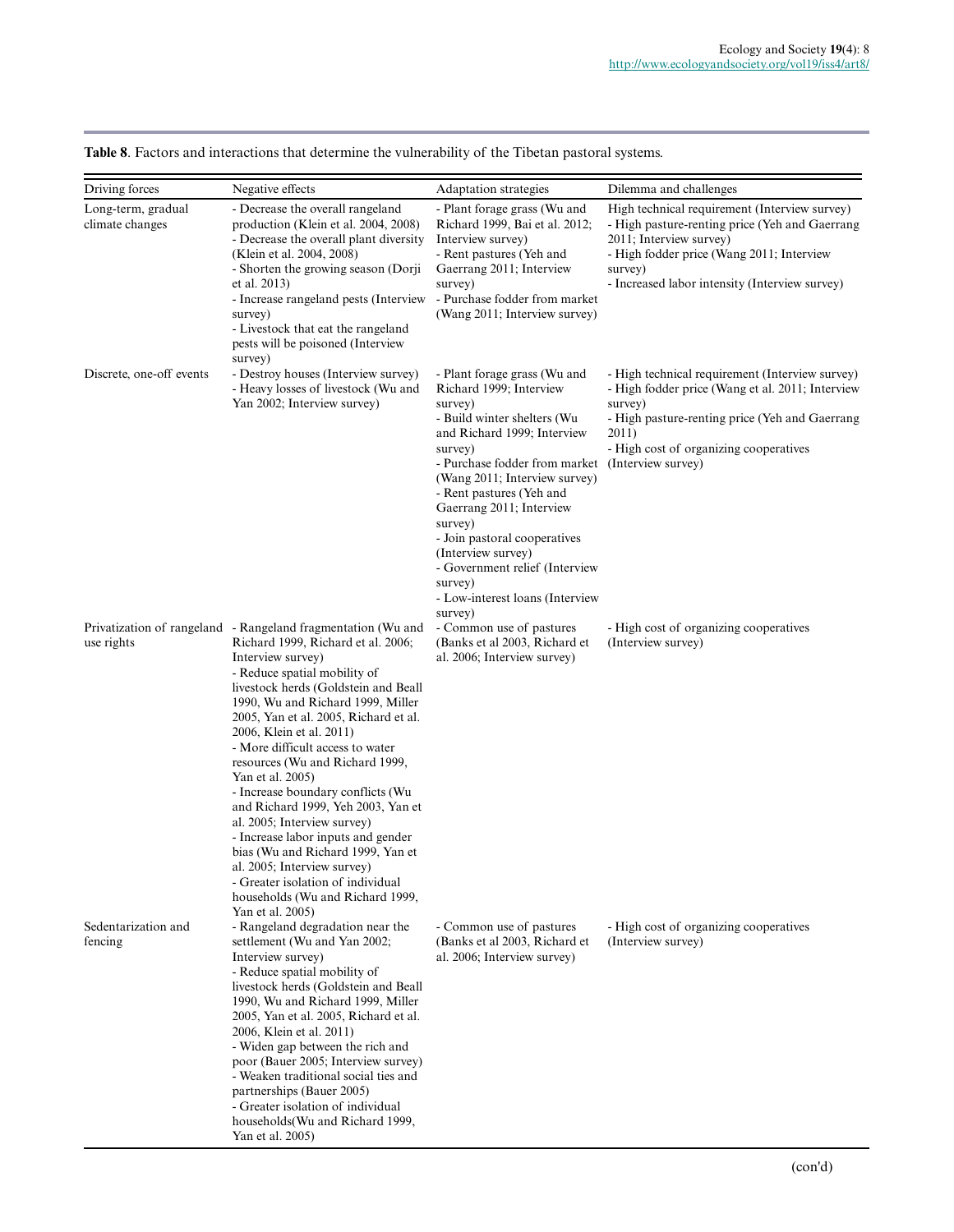| Rapid transition to<br>market economy                                                   | - Weaken traditional social ties and<br>partnerships (Yeh and Gaerrang<br>2011)<br>- Widen gap between the rich and<br>poor (Interview survey)<br>- Increase gender bias (Interview)<br>survey)                                                                                                                 | - Join pastoral cooperatives<br>(Interview survey)<br>- Work in towns and cities<br>(Fischer 2008, Kreutzmann)<br>2011; Interview survey)<br>- Skills training (Interview)<br>survey)<br>- Low-interest loans (Interview<br>survey) | - High cost of organizing cooperatives<br>(Interview survey)<br>- Low levels of literacy (Fischer 2008; Interview<br>survey)<br>- Language barrier (Fischer 2008; Interview<br>survey)                      |
|-----------------------------------------------------------------------------------------|-----------------------------------------------------------------------------------------------------------------------------------------------------------------------------------------------------------------------------------------------------------------------------------------------------------------|-------------------------------------------------------------------------------------------------------------------------------------------------------------------------------------------------------------------------------------|-------------------------------------------------------------------------------------------------------------------------------------------------------------------------------------------------------------|
| Opening of the Qinghai-<br>Tibet railway                                                | - More fragmented rangeland<br>(Interview survey)<br>- More occupied pastures (Interview)<br>survey)<br>- Herders will be fined if their<br>livestock were to climb the railway<br>embankment (Interview survey)<br>- Livestock that cross the narrow<br>railway channel might be injured<br>(Interview survey) | - Sell livestock (Interview)<br>survey)<br>- Work in towns and cities<br>(Fischer 2008, Kreutzmann)<br>2011; Interview survey)<br>- Skills training (Interview)<br>survey)<br>- Low-interest loans (Interview)<br>survey)           | - Loss of traditional way of insurance<br>(Interview survey)<br>- Low levels of literacy (Fischer 2008; Interview<br>survey)<br>- Language barrier (Fischer 2008; Interview<br>survey)                      |
| Increasing demand for<br>natural products and<br>services such as caterpillar<br>fungus | - The habitat for caterpillar fungus<br>has been seriously damaged (Wang<br>et al. $2011$ )<br>- Children required to dig caterpillar<br>fungus with their parents and have<br>less opportunity for school (Wang<br>2011; Interview survey)                                                                     | - Issue collection certificate<br>(Wang et al. 2011)                                                                                                                                                                                | - Over-reliance on the caterpillar fungus<br>industry (Wang et al. 2011)<br>- Decreased caterpillar fungus production<br>(Wang et al. 2011)<br>- Price fluctuations and market risks (Wang et)<br>al. 2011) |

However, rangelands have increasingly been recognized as multifunctional and have thus begun providing a wide range of ecosystem services, which are of paramount importance not only to millions of local inhabitants but also to billions who live beyond the rangeland areas. The study area is becoming host to an increasing number of tourists, who are attracted by the beautiful scenery and unique local culture. This cultural service provided by the rangeland could promote diversification of pastoralists' livelihoods, thereby increasing their adaptive capacity to environmental risks.

# *(3) Revitalizing the mobility paradigm*

The mobility paradigm allows flexible use of rangelands and empowers herders to gain access to key sites or high-value grazing patches. However, the intensive government development paradigm, which focuses on maximizing livestock production, still prevails. Hence, is there still potential to revitalize the mobility paradigm? The answer might be yes. The survey indicates that members of pasture-user groups or livestock-herding groups were spontaneously pooling their livestock into larger herds to be herded on shared pastures, and some households remained in their pastures as a way of pasture leasing to mitigate their loss of mobility. However, reconstructing a large-scale mobile paradigm is difficult because technical, financial, and institutional support is required from all levels of government. The national government needs to develop flexible policies, which could provide legal space for alternative rangeland management models, such as community-based management. Hence, the local government should develop effective mechanisms to coordinate and regulate the movement path between different locations and provide modern and convenient transport facilities for herders to transfer their livestock.

# **CONCLUSIONS**

We used the analytical framework developed by Ostrom (2009) to perform an integrated analysis of the dynamics of Tibetan pastoral systems affected by climate and global changes. Results showed that climate and global changes have significantly altered the attributes of and the interactions within Tibetan rangeland SES, thus posing great challenges to their sustainable development. Nagqu County, a remote area of the northern Tibetan Plateau of China, was selected as a case study to analyze the adaptation strategies employed by local herders to respond to multiple stressors and to investigate opportunities, which could help herders increase their adaptive capacity. Findings indicate that although local herders have developed various adaptation strategies, such as planting forage grass, buying fodder from the market, renting pastures, joining formal or informal cooperatives, and diversifying their livelihoods, social, cultural, and institutional challenges remain. To enhance herders' adaptive capacity and reduce their vulnerability, policies that advocate flexible rangeland and livestock management are highly recommended.

*Responses to this article can be read online at:* [http://www.ecologyandsociety.org/issues/responses.](http://www.ecologyandsociety.org/issues/responses.php/6803) [php/6803](http://www.ecologyandsociety.org/issues/responses.php/6803)

# **Acknowledgments:**

*Our research is supported by the National Key Research Development Plan (2010CB951704) and Peking University-Lincoln Institute Dissertation Fellowships. We thank Wu yingying, Qi wei, Hua xiaobo, Liu xiang, Yao lina and Peng cuo for their help*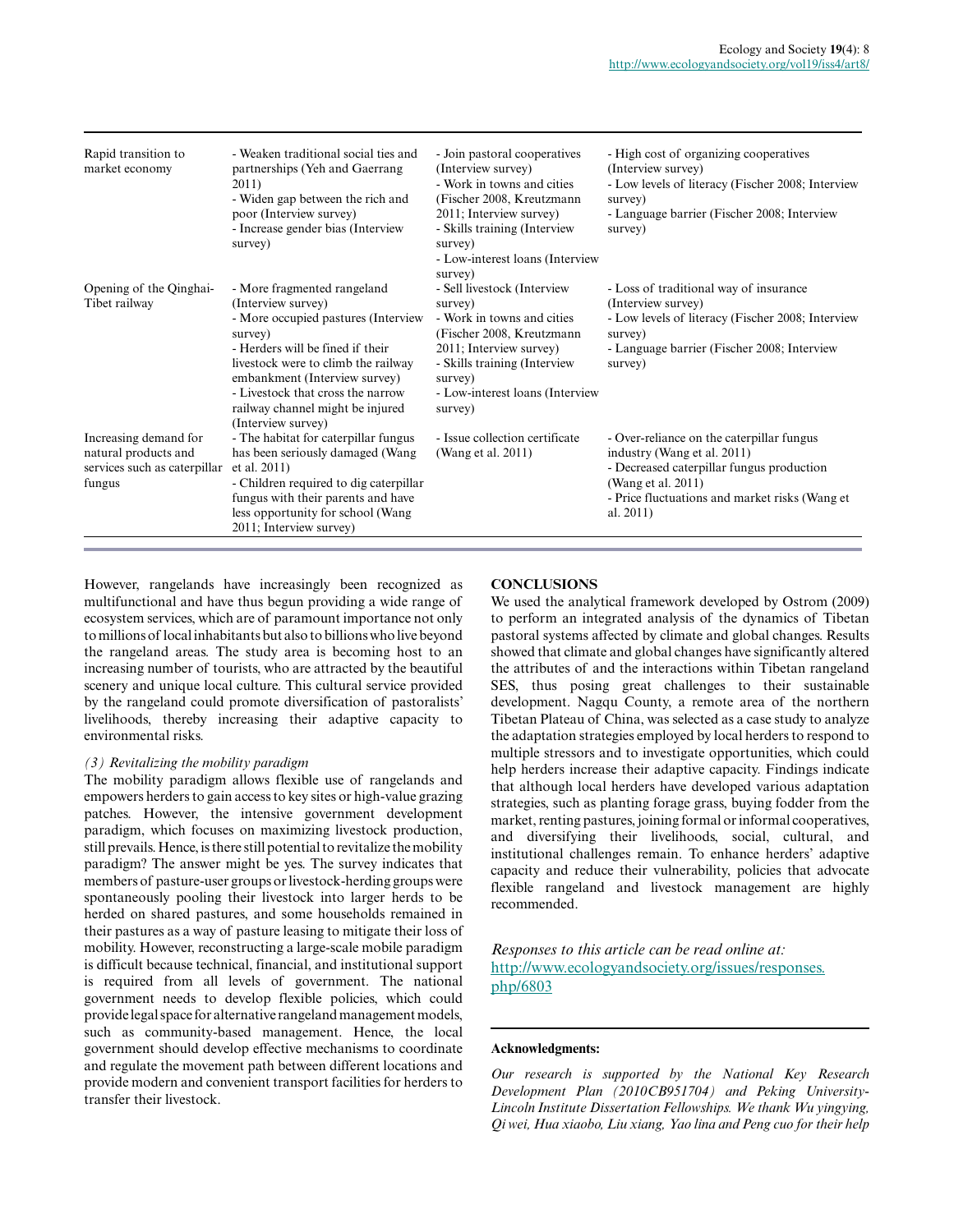*with the field survey. Special thanks must go to all the hospitable Tibetan herders, who are always patient with our endless questions.*

# **LITERATURE CITED**

Bai, W.-Q., Y.-L. Zhang, L.-S. Liu, Q.-Q. Zhang, and C.-J. Du. 2012. Adaptation of Tibetan nomadism to climate change in the source region of the Yellow River. *Journal of Natural Resources* 27(12):2030-2038. [online] URL: [http://www.jnr.ac.cn/EN/](http://www.jnr.ac.cn/EN/abstract/abstract2533.shtml) [abstract/abstract2533.shtml](http://www.jnr.ac.cn/EN/abstract/abstract2533.shtml)

Banks, T. J., C. Richard, P. Li, and Z. L. Yan. 2003. Communitybased grassland management in Western China: rationale, pilot project experience, and policy implications. *Mountain Research and Development* 23:132-140. [http://dx.doi.org/10.1659/0276-4741](http://dx.doi.org/10.1659%2F0276-4741%282003%29023%5B0132%3ACGMIWC%5D2.0.CO%3B2) [\(2003\)023\[0132:CGMIWC\]2.0.CO;2](http://dx.doi.org/10.1659%2F0276-4741%282003%29023%5B0132%3ACGMIWC%5D2.0.CO%3B2)

Bauer, K. 2005. Development and the enclosure movement in pastoral Tibet since the 1980s. *Nomadic Peoples* 9:85-115. [http://](http://dx.doi.org/10.3167%2F082279405781826119) [dx.doi.org/10.3167/082279405781826119](http://dx.doi.org/10.3167%2F082279405781826119)

Christensen, J. H., B. Hewitson, A. Busuioc, A. Chen, X. Gao, I. Held, R. Jones, R. K. Kolli, W.-T. Kwon, R. Laprise, V. Magaña Rueda, L. Mearns, C. G. Menéndez, J. Räisänen, A. Rinke, A. Sarr, and P. Whetton. 2007. Regional climate projections. Chapter 11 *in* S. Solomon, D. Qin, M. Manning, Z. Chen, M. Marquis, K. B. Averyt, M. Tignor, and H. L. Miller, editors. *Climate change 2007: the physical science basis*. Contribution of Working Group I to the Fourth Assessment Report of the Intergovernmental Panel on Climate Change. Cambridge University Press, Cambridge, New York, New York, USA. [online] URL: [http://](http://www.ipcc.ch/publications_and_data/publications_ipcc_fourth_assessment_report_wg1_report_the_physical_science_basis.htm) www.ipcc.ch/publications and data/publications ipcc fourth a[ssessment\\_report\\_wg1\\_report\\_the\\_physical\\_science\\_basis.htm](http://www.ipcc.ch/publications_and_data/publications_ipcc_fourth_assessment_report_wg1_report_the_physical_science_basis.htm)

Dong, S., L. Wen, S. Liu, X. Zhang, J. P. Lassoie, S. Yi, X. Li, J. Li, and Y. Li. 2011. Vulnerability of worldwide pastoralism to global changes and interdisciplinary strategies for sustainable pastoralism. *Ecology and Society* 16(2): 10. [online] URL: [http://](http://www.ecologyandsociety.org/vol16/iss2/art10/) [www.ecologyandsociety.org/vol16/iss2/art10/](http://www.ecologyandsociety.org/vol16/iss2/art10/)

Dorji, T., Ø. Totland, S. R. Moe, K. A. Hopping, J. B. Pan, and J. A. Klein. 2013. Plant functional traits mediate reproductive phenology and success in response to experimental warming and snow addition in Tibet. *Global Change Biology* 19(2):459-472. [http://dx.doi.org/10.1111/gcb.12059](http://dx.doi.org/10.1111%2Fgcb.12059)

Du, F. 2012. Ecological resettlement of Tibetan herders in the Sanjiangyuan: a case study in Madoi County of Qinghai. *Nomadic Peoples* 16(1):116-133. [http://dx.doi.org/10.3167/](http://dx.doi.org/10.3167%2Fnp.2012.160109) [np.2012.160109](http://dx.doi.org/10.3167%2Fnp.2012.160109)

Fischer, A. M. 2008. Subsistence and rural livelihoods strategies in Tibet under rapid economic and social transition. *Journal of the International Association of Tibetan Studies* 4:1-49. [online] URL:<http://www.thlib.org/collections/texts/jiats/#!jiats=/04/fischer/>

Foggin, J. M. 2008. Depopulating the Tibetan grasslands, national policies and perspectives for the future of Tibetan herders in Qinghai province, China. *Mountain Research and Development* 28 (1):26-31. [http://dx.doi.org/10.1659/mrd.0972](http://dx.doi.org/10.1659%2Fmrd.0972)

Fu, Y., E. Grumbine, A. Wilkes, Y. Wang, J.-C. Xu, and Y.-P. Yang. 2012. Climate change adaptation among Tibetan pastoralists: challenges in enhancing local adaptation through policy support. *Environmental Management* 50(4):607-621. [http://](http://dx.doi.org/10.1007%2Fs00267-012-9918-2) [dx.doi.org/10.1007/s00267-012-9918-2](http://dx.doi.org/10.1007%2Fs00267-012-9918-2)

Goldstein, M. C., and C. M. Beall. 1990. *Nomads of western Tibet: the survival of a way of life*. University of California Press, Berkeley, California, USA.

Kinzig, A. P., P. Ryan, M. Etienne, H. Allison, T. Elmqvist, and B. H. Walker. 2006. Resilience and regime shifts: assessing cascading effects. *Ecology and Society* 11(1): 20. [online] URL: <http://www.ecologyandsociety.org/vol11/iss1/art20/>

Klein, J. A., J. Harte, and X.-Q. Zhao. 2004. Experimental warming causes large and rapid species loss dampened by simulated grazing on the Tibetan Plateau. *Ecology Letters* 7 (12):1170-1179. [http://dx.doi.org/10.1111/j.1461-0248.2004.00677.](http://dx.doi.org/10.1111%2Fj.1461-0248.2004.00677.x) [x](http://dx.doi.org/10.1111%2Fj.1461-0248.2004.00677.x)

Klein, J. A., J. Harte, and X.-Q. Zhao. 2007. Experimental warming, not grazing, decreases rangeland quality on the Tibetan Plateau. *Ecological Applications* 17(2):541-557. [http://dx.doi.](http://dx.doi.org/10.1890%2F05-0685) [org/10.1890/05-0685](http://dx.doi.org/10.1890%2F05-0685)

Klein, J. A., E. Yeh, J. Bump, Y. Nyima, and K. Hopping. 2011. Coordinating environmental protection and climate change adaptation policy in resource-dependent communities: a case study from the Tibetan Plateau. Page 423-438 *in* J. D. Ford and L. Berrang-Ford, editors. *Climate change adaptation in developed nations: from theory to practice*. Springer, New York, New York, USA. [http://dx.doi.org/10.1007/978-94-007-0567-8\\_31](http://dx.doi.org/10.1007%2F978-94-007-0567-8_31)

Kreutzmann, H. 2011. Pastoral practices on the move - recent transformations in mountain pastoralism on the Tibetan Plateau. Pages 200-224 *in* H. Kreutzmann, Y. Yang, and J. Richter, editors. *Pastoralism and rangeland management on the Tibetan Plateau in the context of climate and global change*. Federal Ministry for Economic Cooperation and Development, Berlin, Germany. [online] URL: [http://www.geo.fu-berlin.de/geog/fachrichtungen/](http://www.geo.fu-berlin.de/geog/fachrichtungen/anthrogeog/zelf/Medien/download/Kreutzmann_PDFs/pdfs_Nov_2012/GIZ2011_Tibet-pastoralism-management.pdf) [anthrogeog/zelf/Medien/download/Kreutzmann\\_PDFs/pdfs\\_Nov\\_2012/](http://www.geo.fu-berlin.de/geog/fachrichtungen/anthrogeog/zelf/Medien/download/Kreutzmann_PDFs/pdfs_Nov_2012/GIZ2011_Tibet-pastoralism-management.pdf) [GIZ2011\\_Tibet-pastoralism-management.pdf](http://www.geo.fu-berlin.de/geog/fachrichtungen/anthrogeog/zelf/Medien/download/Kreutzmann_PDFs/pdfs_Nov_2012/GIZ2011_Tibet-pastoralism-management.pdf)

Li, W. J., and L. Huntsinger. 2011. China's grassland contract policy and its impacts on herder ability to benefit in Inner Mongolia: tragic feedbacks. *Ecology and Society* 16(2): 1. [online] URL:<http://www.ecologyandsociety.org/vol16/iss2/art1/>

Long, R. J., X. Y. Liu, G. X. Cui, and W. M. Zhang. 2011. Socioeconomic changes in pastoral systems on the Tibetan Plateau. Pages 239-255 *in* H. Kreutzmann, Y. Yang, and J. Richter, editors. *Pastoralism and rangeland management on the Tibetan Plateau in the context of climate and global change*. Federal Ministry for Economic Cooperation and Development, Berlin, Germany. [online] URL: [http://www.geo.fu-berlin.de/geog/fachrichtungen/](http://www.geo.fu-berlin.de/geog/fachrichtungen/anthrogeog/zelf/Medien/download/Kreutzmann_PDFs/pdfs_Nov_2012/GIZ2011_Tibet-pastoralism-management.pdf) [anthrogeog/zelf/Medien/download/Kreutzmann\\_PDFs/pdfs\\_Nov\\_2012/](http://www.geo.fu-berlin.de/geog/fachrichtungen/anthrogeog/zelf/Medien/download/Kreutzmann_PDFs/pdfs_Nov_2012/GIZ2011_Tibet-pastoralism-management.pdf) [GIZ2011\\_Tibet-pastoralism-management.pdf](http://www.geo.fu-berlin.de/geog/fachrichtungen/anthrogeog/zelf/Medien/download/Kreutzmann_PDFs/pdfs_Nov_2012/GIZ2011_Tibet-pastoralism-management.pdf)

Miller, D. J. 2005. The Tibetan Steppe. Pages 305-341 *in* J. M. Suttie, S. G. Reynold, and C. Batello, editors. *Grasslands of the world*. Food and Agriculture Organization of the United Nations (FAO), Rome, Italy. [online] URL: [http://postconflict.unep.ch/](http://postconflict.unep.ch/sudanreport/sudan_website/doccatcher/data/documents/Grasslands%20of%20the%20World.pdf) [sudanreport/sudan\\_website/doccatcher/data/documents/Grasslands%](http://postconflict.unep.ch/sudanreport/sudan_website/doccatcher/data/documents/Grasslands%20of%20the%20World.pdf) [20of%20the%20World.pdf](http://postconflict.unep.ch/sudanreport/sudan_website/doccatcher/data/documents/Grasslands%20of%20the%20World.pdf)

Næss, M. W., D. Lhagyal, D. Yangzom, P. Mathiesen, J. L. Fox, and B. J. Bårdsen. 2004. Nomadic pastoralism in the Aru basin of Tibet's Chang Tang. *Rangifer* 15:39-46. [online] URL: [http://](http://www.cwru.edu/affil/tibet/booksAndPapers/Naess-ChangTang-Rangifer.pdf) [www.cwru.edu/affil/tibet/booksAndPapers/Naess-ChangTang-Rangifer.](http://www.cwru.edu/affil/tibet/booksAndPapers/Naess-ChangTang-Rangifer.pdf) [pdf](http://www.cwru.edu/affil/tibet/booksAndPapers/Naess-ChangTang-Rangifer.pdf)